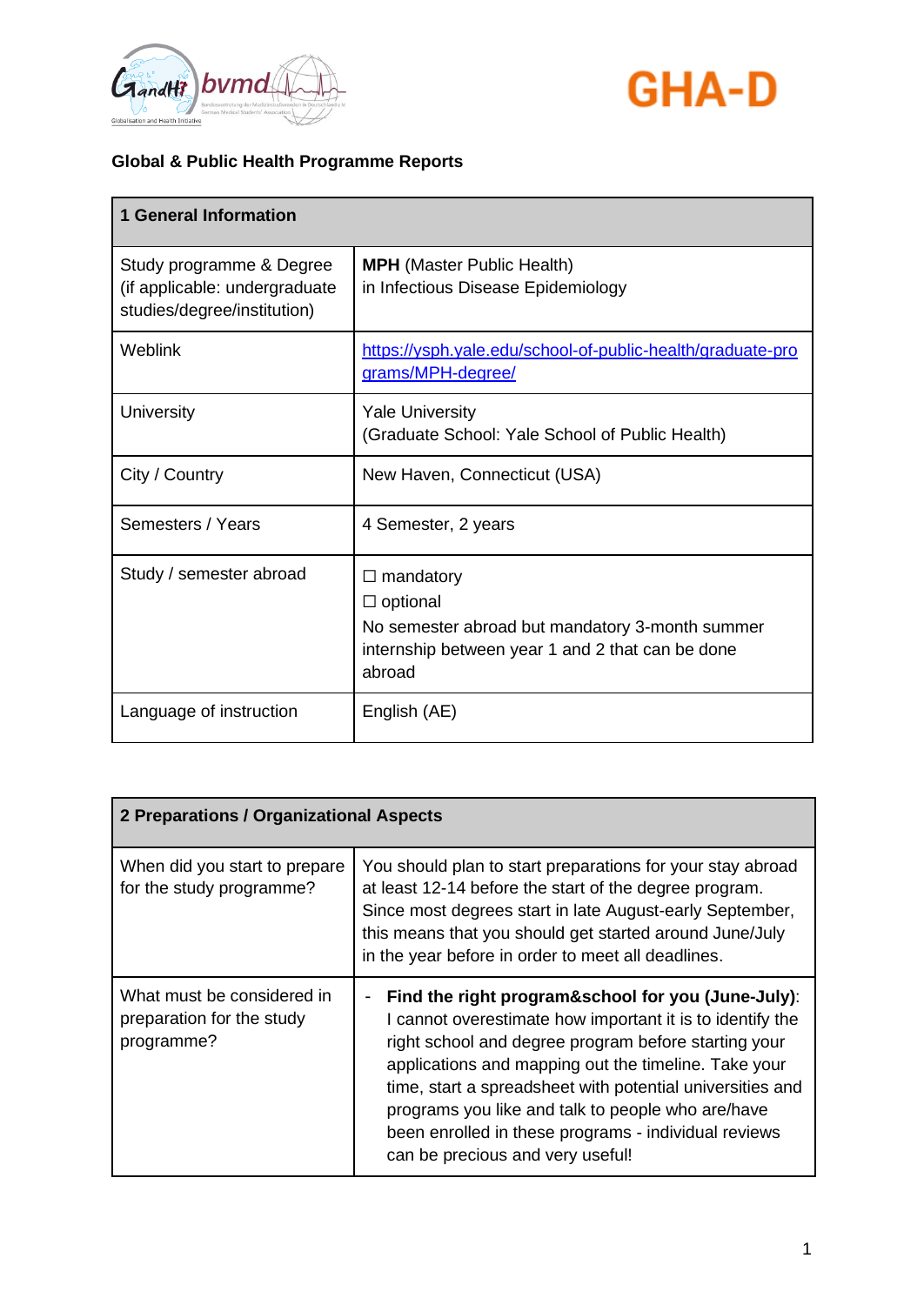



|                                                                                                          | Apply for scholarships (financial support):<br>$\qquad \qquad \blacksquare$<br>studying in the US will usually not be affordable for<br>of the best scholarship programs are between August<br>- October the year before the degree starts (e.g.<br>Fulbright, DAAD, Studienstiftung) and they all require<br>extensive preparation and references so make sure<br>scholarships to different student populations so make<br>sure to check these out.<br>Prepare your university applications (Sep - Dec):<br>$\qquad \qquad \blacksquare$<br>most Ivy League universities have their deadlines in<br>early December, so make sure to get these ready in<br>time to make the priority deadlines! High quality<br>references, an original personal statement and a<br>correctly formatted CV are key.<br>After all applications are submitted:<br>-<br>scholarships will send out feedback on your<br>application around January/February and universities<br>send out offers between January-March. Offer usually<br>have to be accepted in April, so make sure to have<br>figured out most of the funding by then.<br>After accepting your offer: figure out your visa,<br>$\qquad \qquad \blacksquare$<br>flights, accommodation, bank accounts, etc.<br>Schools will usually bombard you with emails to help<br>you out here! Always email them if in doubt | most students without financial support. The deadlines<br>not to start too late. Most US universities will also offer                                                                              |
|----------------------------------------------------------------------------------------------------------|---------------------------------------------------------------------------------------------------------------------------------------------------------------------------------------------------------------------------------------------------------------------------------------------------------------------------------------------------------------------------------------------------------------------------------------------------------------------------------------------------------------------------------------------------------------------------------------------------------------------------------------------------------------------------------------------------------------------------------------------------------------------------------------------------------------------------------------------------------------------------------------------------------------------------------------------------------------------------------------------------------------------------------------------------------------------------------------------------------------------------------------------------------------------------------------------------------------------------------------------------------------------------------------------------------------------------------------------------------------|----------------------------------------------------------------------------------------------------------------------------------------------------------------------------------------------------|
| How is the application<br>process? Is there a deadline<br>for the application?                           | Yes, most Ivy Leagues (including Yale) have their<br>priority deadlines in early December (exact dates can be<br>extracted from their websites).                                                                                                                                                                                                                                                                                                                                                                                                                                                                                                                                                                                                                                                                                                                                                                                                                                                                                                                                                                                                                                                                                                                                                                                                              |                                                                                                                                                                                                    |
| <b>2a Documents</b>                                                                                      |                                                                                                                                                                                                                                                                                                                                                                                                                                                                                                                                                                                                                                                                                                                                                                                                                                                                                                                                                                                                                                                                                                                                                                                                                                                                                                                                                               |                                                                                                                                                                                                    |
| Which documents were<br>needed for the application /<br>country entry?<br>How/Where did you get<br>them? | $\Box$ report<br>⊠ language certificate<br>$\boxtimes$ motivational letter<br>⊠ CV/ resumé<br>$\boxtimes$ recommendation letter<br>$\boxtimes$ insurances<br>⊠ visa<br>$\boxtimes$ vaccines                                                                                                                                                                                                                                                                                                                                                                                                                                                                                                                                                                                                                                                                                                                                                                                                                                                                                                                                                                                                                                                                                                                                                                   | Language certificate:<br><b>TOEFL</b><br><b>Motivational letters:</b><br>Personal statement<br><b>Recommendation letter:</b><br>$2 - 3$<br>Insurances: Healthcare<br>insurance<br>Visa: F-1 or J-1 |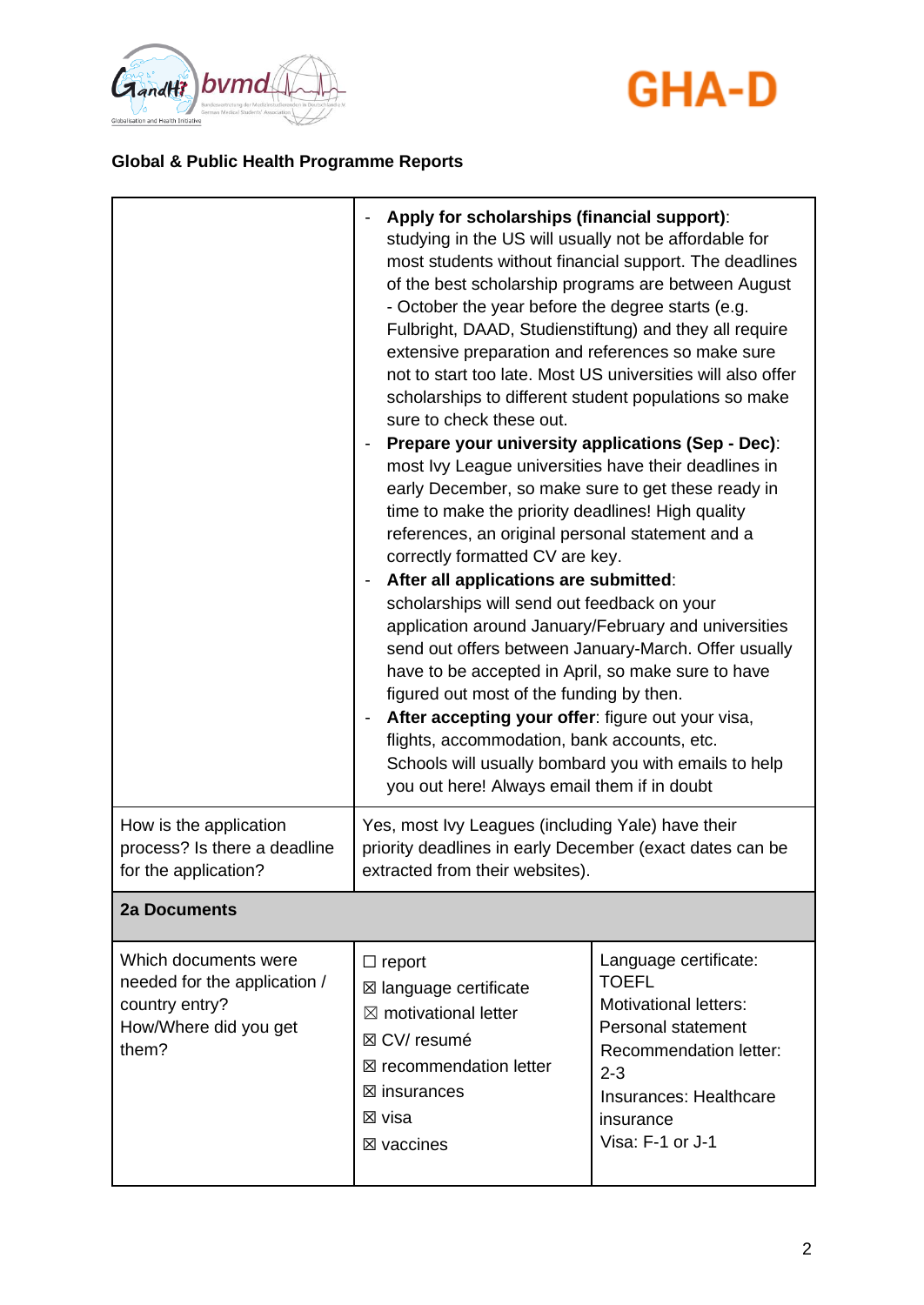



| <b>2b Financial Aspects</b>                                                                                                                                                                                                           |                                                                                                                                                                                                                                                                                                                                                                                                                                                                                                                                                              |                                                                                                                              |
|---------------------------------------------------------------------------------------------------------------------------------------------------------------------------------------------------------------------------------------|--------------------------------------------------------------------------------------------------------------------------------------------------------------------------------------------------------------------------------------------------------------------------------------------------------------------------------------------------------------------------------------------------------------------------------------------------------------------------------------------------------------------------------------------------------------|------------------------------------------------------------------------------------------------------------------------------|
| Are there costs related to the<br>study programme?<br>How much are they?                                                                                                                                                              | semester contribution<br>$\mathsf{L}$<br>$\boxtimes$ tuition fee<br>$\boxtimes$ enrolment fee<br>$\Box$ others                                                                                                                                                                                                                                                                                                                                                                                                                                               | Tuition fees: around<br>\$49.000/year<br>Enrolment fee: \$400-500<br>(deducted from the tuition<br>fees and paid in advance) |
| How do you finance your<br>study programme (abroad)?                                                                                                                                                                                  | Most students at US institutions have one or more<br>scholarships to cover their tuition fees and the costs<br>associated with living in the US. I have a scholarship from<br>Yale School of Medicine (Yale is very generous with<br>scholarships and provides one for most of their students)<br>and a second one from the DAAD (Deutscher<br>Akademischer Austauschdienst).                                                                                                                                                                                |                                                                                                                              |
| Do you get financial support?<br>(e.g. scholarship, BAföG,<br>etc.)<br>From which institution do<br>you get the financial<br>support?<br>How much do you get<br>(optional)?<br>Do you have any tips /<br>experiences for application? | I am financially supported by the Yale School of<br>Medicine (scholarship) and the DAAD (scholarship):<br>Yale School of Medicine: \$10.000/year<br>(Total: \$20.000)<br>DAAD: around 30.000€/year (Total: around<br>$60.000 \infty$<br>I am happy to provide support for anyone who wants to<br>apply for graduate scholarships at US institutions. As<br>previously mentioned, there are several scholarship<br>providers that I recommend. I was also offered a Fulbright<br>scholarship, thus I can also help out with applications for<br>that as well. |                                                                                                                              |
| Do you have insights into<br>jobs for students?                                                                                                                                                                                       | Yes, I do. Most grad students in the US work part-time<br>during the semester and there are plenty of job offers.<br>Personally, I work as a research assistant for the university<br>and can provide insight into how job applications work in<br>the US.                                                                                                                                                                                                                                                                                                   |                                                                                                                              |
| How would you rate the cost<br>of living in your city (in<br>comparison to specific cities<br>in your country?)                                                                                                                       | Living costs in the US are significantly higher than in<br>Germany (sth I underestimated). Housing, groceries<br>and administrative costs are all 1.5-2x as expensive as<br>in Germany (at least around the East Coast). That is the<br>reason why financial planning prior to your study stay is<br>indispensable.                                                                                                                                                                                                                                          |                                                                                                                              |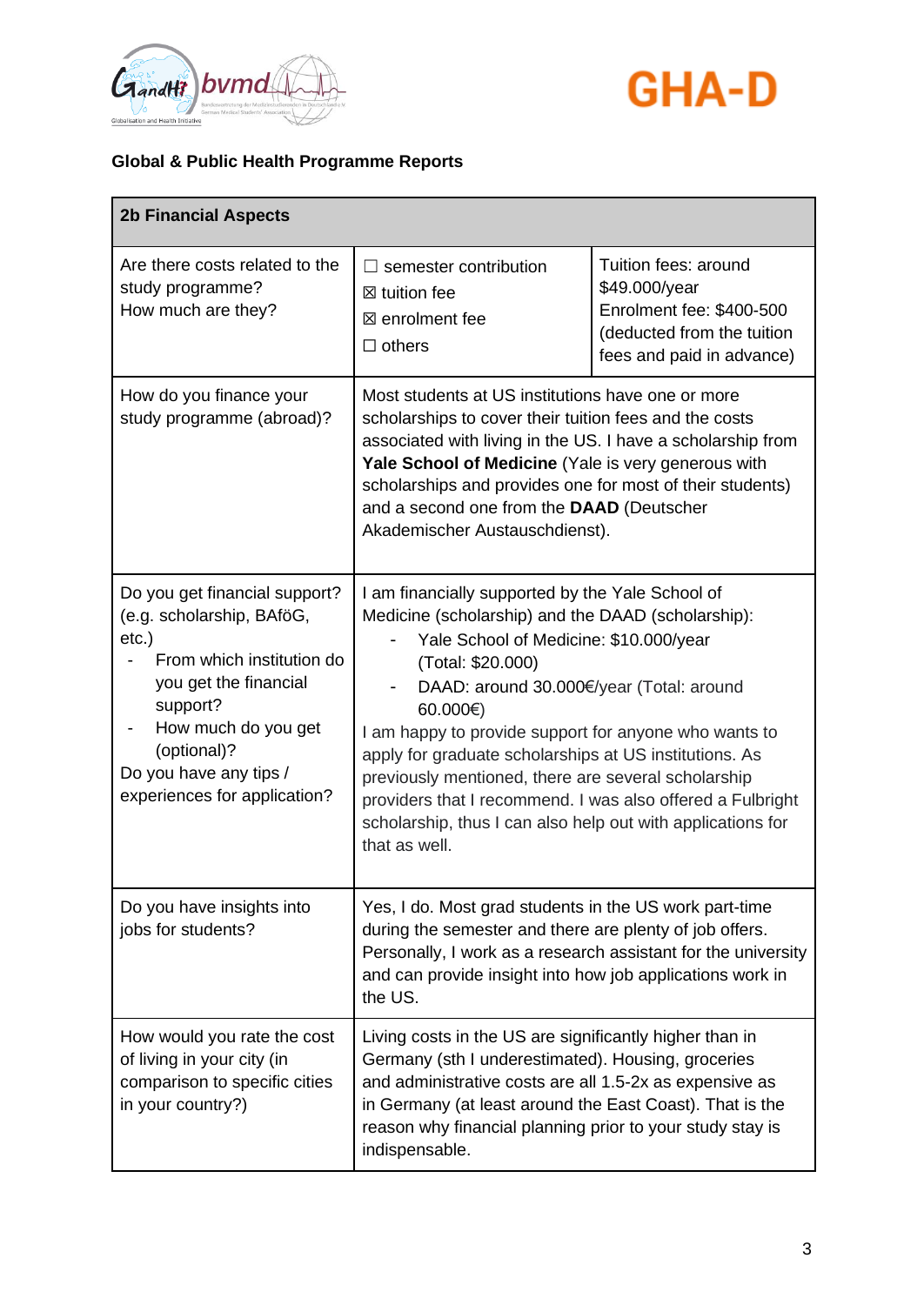



|                                                                                                                               | Housing/apartment: \$750-\$1800/month (including<br>bills such as electricity, wifi, gas, oil, etc.)<br>Groceries: \$60-80/week<br>(depending on your needs ofc)<br>Public transport: covered by Yale<br>Gym etc: covered by Yale<br>Eating out/drinks: 1.5-2x as expensive as in<br>Germany (on average)                                                                                                                                                                                                                                                                                                                                                                                                                                                                                                                                                                                                                                         |
|-------------------------------------------------------------------------------------------------------------------------------|---------------------------------------------------------------------------------------------------------------------------------------------------------------------------------------------------------------------------------------------------------------------------------------------------------------------------------------------------------------------------------------------------------------------------------------------------------------------------------------------------------------------------------------------------------------------------------------------------------------------------------------------------------------------------------------------------------------------------------------------------------------------------------------------------------------------------------------------------------------------------------------------------------------------------------------------------|
| Based on your experience,<br>how much should someone<br>calculate for accommodation/<br>food/ public transportation/<br>wifi? | Answered in the previous question but there is<br>variation depending on the city and state.                                                                                                                                                                                                                                                                                                                                                                                                                                                                                                                                                                                                                                                                                                                                                                                                                                                      |
| Are there other costs that<br>need to be considered?<br>(e.g., vaccinations,<br>insurances, visa, travel costs)               | <b>Healthcare</b><br>Vaccinations and basic healthcare is covered by Yale<br>Health (most unis have their own health insurance).<br>Additionally, insurance plans can be acquired through the<br>university (\$5000/yeat at Yale to be fully healthcare<br>insured), through the scholarship provider (e.g. DAAD and<br>Fulbright fully insure you at no extra cost!), or through an<br>external company. I did not have to pay for any extra<br>insurance but I know people who can help out here. 2.<br><b>Travel costs</b><br>Flights from Frankfurt to the East coast (Boston, NYC) are<br>around \$400-500 for a round trip if you book 2-3 months in<br>advance. Trains/buses from NYC to New Haven vary in<br>costs depending on when a rip is booked. I would plan<br>around \$600 including all travel costs per round trip. My<br>scholarship provider (DAAD) largely covers these costs<br>though and many other providers do as well. |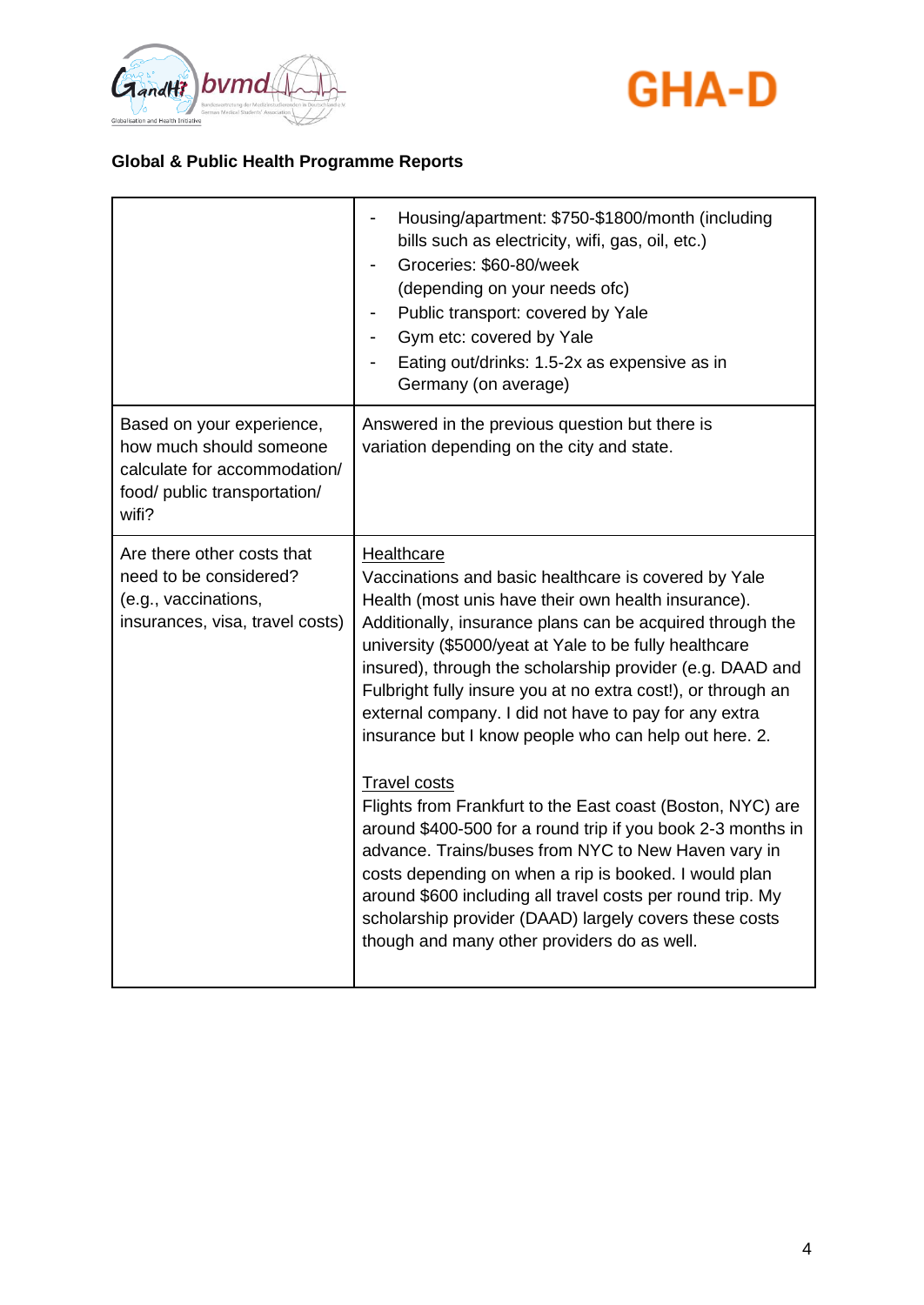

# **GHA-D**

| 3 Studying                                                                                                                      |                                                                                                                                                                                                                                                                                                                                                                                                                                                                                                                                                                                                               |
|---------------------------------------------------------------------------------------------------------------------------------|---------------------------------------------------------------------------------------------------------------------------------------------------------------------------------------------------------------------------------------------------------------------------------------------------------------------------------------------------------------------------------------------------------------------------------------------------------------------------------------------------------------------------------------------------------------------------------------------------------------|
| Why did you decide to study<br>at that university?<br>What appealed to you<br>most?<br>What does it offer what<br>others don't? | The people & networking<br>I think first and foremost, Yale is an amazing place to<br>meet like-minded, passionate people who really care<br>about what they do. It is a great place for networking<br>and making lasting connections with both students and<br>professors. Honestly, I think this is the main argument in<br>favor of Yale and other top notch unis - they will connect<br>you to the right people who will enable you to achieve<br>what you want.                                                                                                                                          |
|                                                                                                                                 | Mentoring & support<br>The faculty: student ratio is excellent, with every student<br>having an academic mentor (usually a professor or<br>researcher in your area of interest). There is always<br>someone to talk to if you should have issues with<br>literally anything and it is in Yale's interest to put you in<br>the centre of their activities. As opposed to most<br>German unis, you are NOT just a number in a system,<br>you will receive all the academic, personal and career<br>support you need and whenever you have a question<br>expect to hear back from the administration within 24h. |
|                                                                                                                                 | <b>Teaching</b><br>Yale values small group teaching and close contact<br>between teaching staff and students. Whenever you<br>have a question there will be a teaching fellow or<br>professor you can email and you'll get a quick reply<br>(guaranteed). Because of COVID we had some larger<br>classes than anticipated last year, but this should change<br>in the coming admission cycles, so that teaching can be<br>more personal again. Of course there will be classes that<br>are less well taught but overall I really think they are<br>doing a good job.                                          |
|                                                                                                                                 | Recreational opportunities & architecture<br>Gym space, chill out lounges, beautiful buildings and<br>gathering spaces, the clubs you can join, etc. - we have<br>a beautiful campus that has a lot to offer! New Haven is<br>a small city but the campus is buzzing with life and<br>opportunities! There are 13 grad school libraries that                                                                                                                                                                                                                                                                  |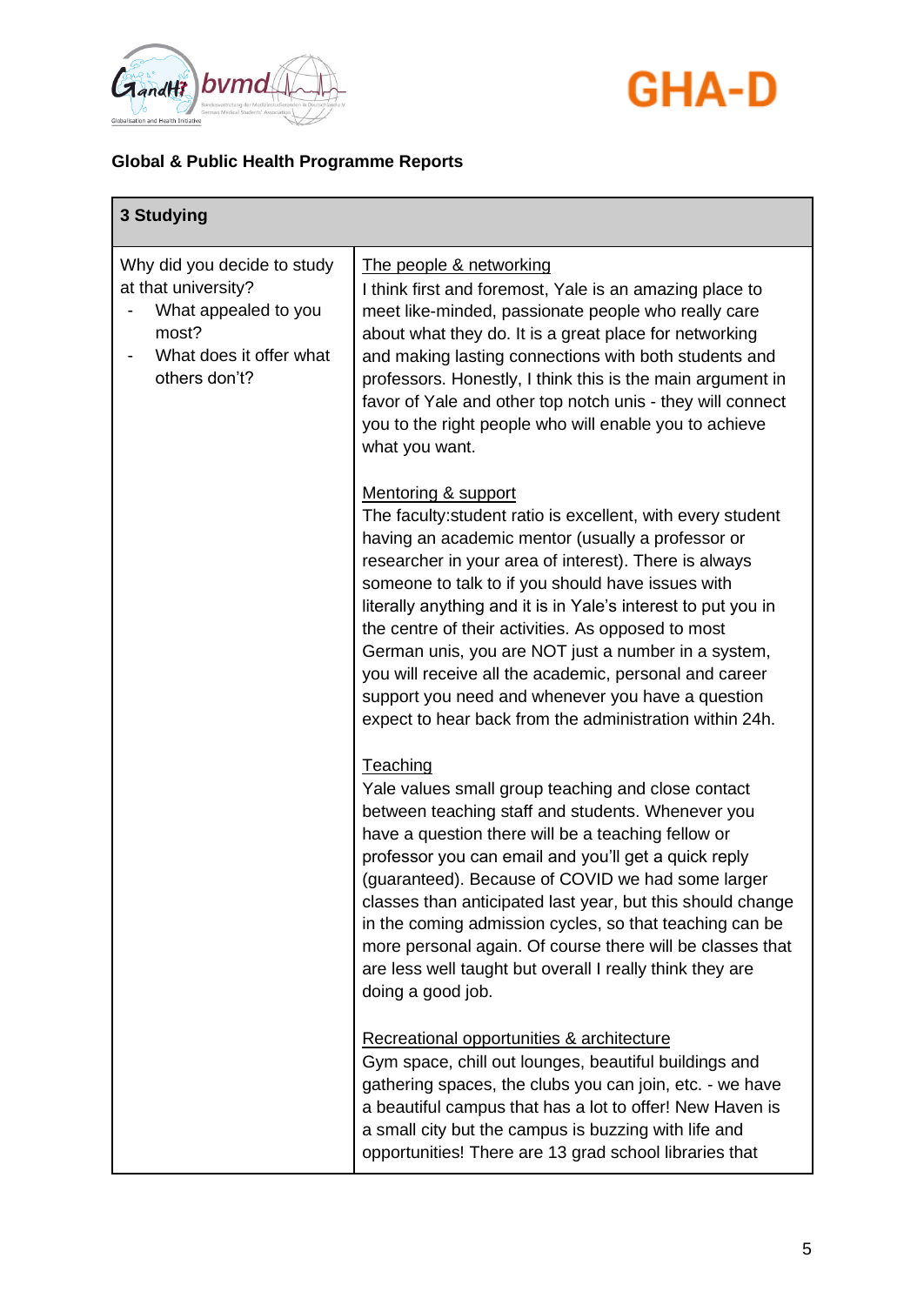



|                                                                                                                       | provide ample study space. You will certainly not be<br>bored! Check out the campus online;)                                                                                                                                                                                                                                                                                                                                                                                                                                                                                                                                         |
|-----------------------------------------------------------------------------------------------------------------------|--------------------------------------------------------------------------------------------------------------------------------------------------------------------------------------------------------------------------------------------------------------------------------------------------------------------------------------------------------------------------------------------------------------------------------------------------------------------------------------------------------------------------------------------------------------------------------------------------------------------------------------|
|                                                                                                                       | <b>The School of Public Health (YSPH)</b><br>YSPH is unique in that it offers a variety of different<br>departments, such as Infectious Disease<br>Epidemiology, Chronic Disease Epidemiology, Social<br>and Behavioral Sciences, Health Policy, Health<br>Management, Biostatistics, Environmental Sciences,<br>etc. While you chose one of these departments you<br>are free to pick elective classes at all other<br>departments and other graduate schools, such as the<br>Yale School of Management and the Yale School of<br>Law as well. The degree is tailored to your needs and<br>you determine what you want to focus on. |
| Which modules did you take?<br>(brief overview)<br>Which modules did you like/<br>were special at that<br>university? | Semester 1: Health Policy, Social Justice, Biostats I,<br>Epidemiology I, Principles of Infectious Diseases I,<br>Seminar in Infectious Disease Epidemiology,<br>Professional Skills Series $I \rightarrow \text{all}$ core classes that are<br>mandatory for my department<br><b>Semester II: Principles of Infectious Diseases II, Biostats</b><br>II, Epidemiology II, Seminar in Infectious Disease<br>Epidemiology, Major Health Threats, Regulatory<br>Sciences and Drug Approval (FDA) $\rightarrow$ mix of mandatory<br>and elective classes                                                                                 |
|                                                                                                                       | In the next 2 semesters I will be able to pick all of my<br>classes as I wish (only electives). I plan to take classes in<br>clinical trial design, translational science and vaccinology.                                                                                                                                                                                                                                                                                                                                                                                                                                           |
| How would you rate the<br>workload/ amount of self-<br>studying/ group work, etc.?                                    | Workload<br>You want an honest opinion? If not, skip this section;) It<br>is a LOT. I went to medical school for 3 years before<br>attending Yale, and I worked less than for this degree.<br>There are weekly homework deadlines, readings,<br>quizzes or exams, discussion sections where                                                                                                                                                                                                                                                                                                                                          |
| How were the lecturers/<br>teaching style? What was<br>new for you? What did you<br>have to get used to?              | participation and attendance is expected and if you have<br>to work 10-15h/week to financially survive like I do, then<br>expect to have your hands full. It is challenging, but it is<br>rewarding as well. If I had to put a number on it I would<br>say that classes+self-studying will probably result in a                                                                                                                                                                                                                                                                                                                      |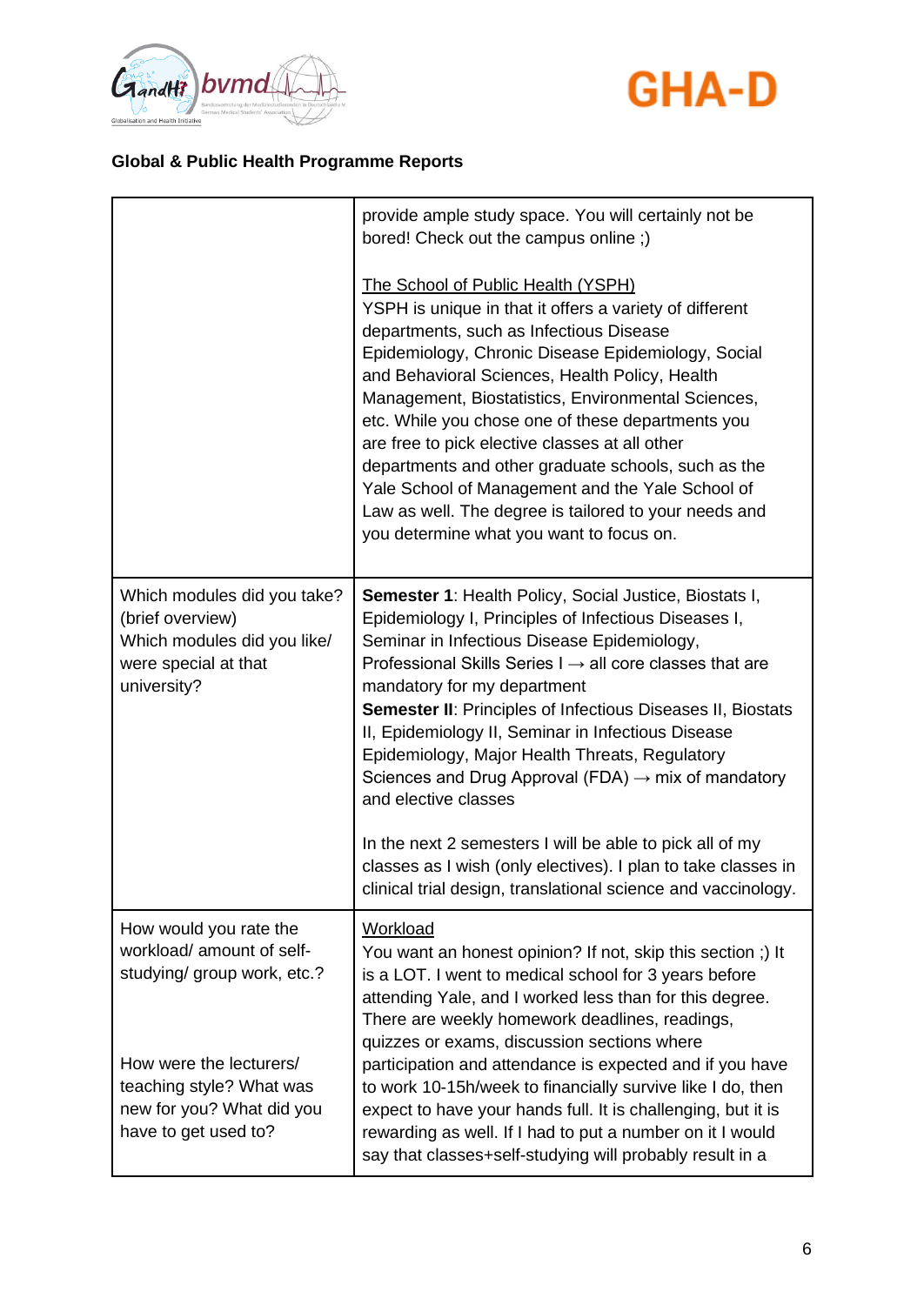



|                                                                                                                                                                    | 40h week (if you want to pass); If you want to pass well<br>expect to work more like 50h/week. If you also work and<br>do extracurriculars it may be more like a 60h week but<br>this is very individual. I know people who work way less<br>than me and they still do well, so I'll just say that it's<br>individual but expect to work hard.                                                                                                                                                                                                                                                                                                                                                                              |
|--------------------------------------------------------------------------------------------------------------------------------------------------------------------|-----------------------------------------------------------------------------------------------------------------------------------------------------------------------------------------------------------------------------------------------------------------------------------------------------------------------------------------------------------------------------------------------------------------------------------------------------------------------------------------------------------------------------------------------------------------------------------------------------------------------------------------------------------------------------------------------------------------------------|
|                                                                                                                                                                    | <b>Teaching styles</b><br>The teaching style is quite different from what I was<br>used to. There are many small-group discussion<br>sessions for a lot of classes and it is expected that you<br>actively prepare and participate by doing mandatory<br>readings, solving problems in advance, etc. Often,<br>initiative is expected and the professor will not present<br>everything you need on a plate. Before coming here I<br>was used to normal lectures and had to reproduce that<br>knowledge in exams. Now I often have to consult<br>external sources, write essays and come to my own<br>conclusions. It can be challenging but I also feel like it<br>really improves my writing and critical thinking skills. |
| Are there any specialisation<br>areas in your programme?<br>Which did you choose?                                                                                  | Yes, there are. Earlier I mentioned the different<br>departments at YSPH that are also listed on the website:<br>https://ysph.yale.edu/school-of-public-health/graduate-<br>pro grams/MPH-degree/.<br>I am in the Epidemiology of Infectious Diseases<br>department and even within departments we can choose<br>between different tracks, such as the Modelling<br>Concentration, Regulatory Affairs, Maternal and Child<br>Health, Global Health, etc.                                                                                                                                                                                                                                                                    |
| To which extent were<br>international and global topics<br>discussed/ part of the study<br>programme?<br>Which topics were the most<br>interesting/you liked most? | There is a global health track that students can choose as<br>their area of specialization. Generally, the extent of<br>international/global topics depends on the department and<br>track you picked and also on your classes. I would say<br>that lots of the mandatory core classes in semester 1 (and<br>to a lesser extent in semester 2) are rather US-centered<br>with varying international elements. Later during the<br>degree, you can tailor classes to your needs and also<br>engage in international research or volunteering activities.<br>Check out the research groups we have at YSPH and see<br>if it might be a good fit for you!                                                                      |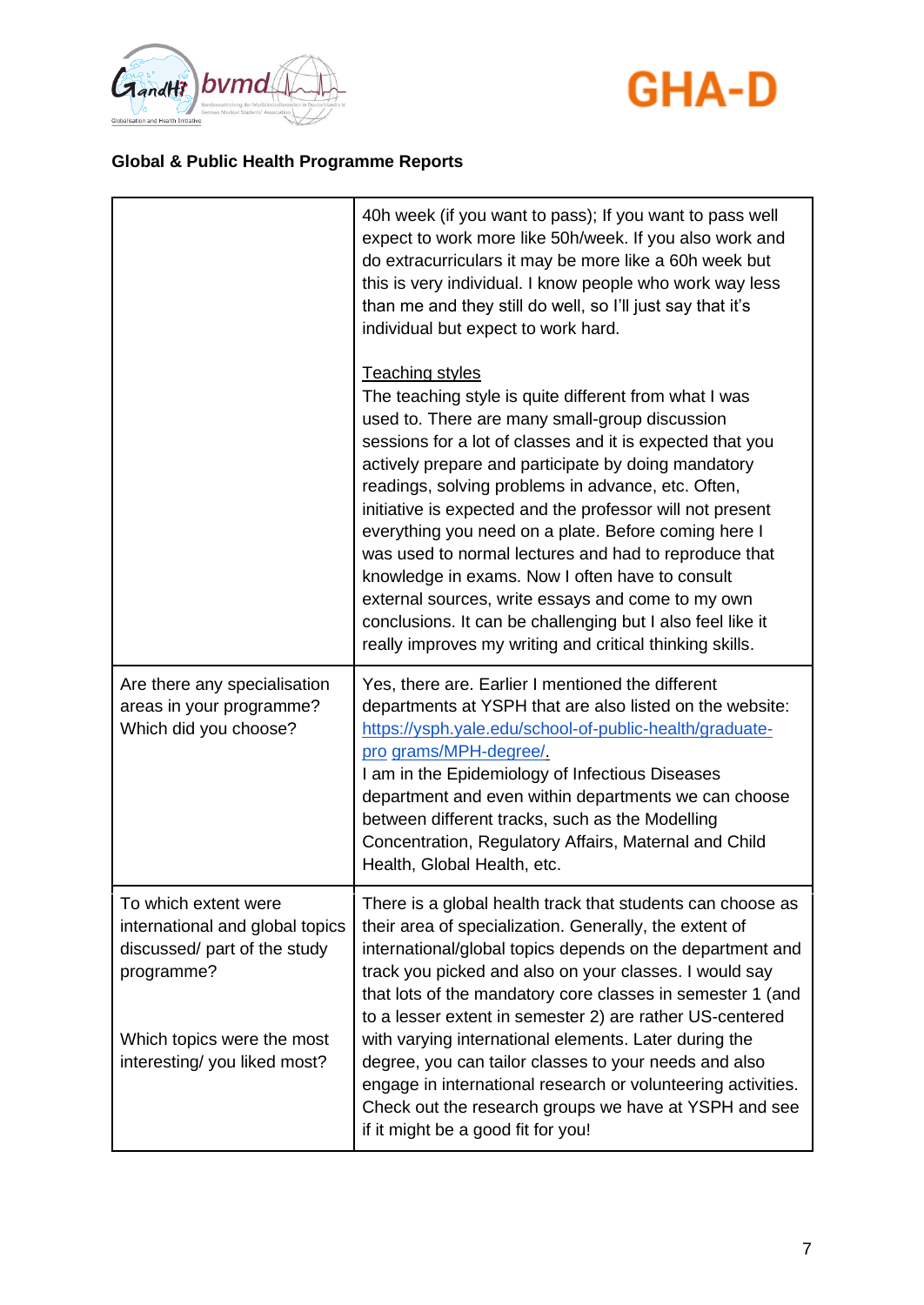



| Where is the campus<br>located? Is the campus<br>spread throughout the city?<br>Is it easy to arrive? | The city is the campus - the buildings of Yale are<br>scattered throughout the city and YSPH is located next to<br>the School of Medicine and the teaching hospital. Ways<br>are rather short and most students do not take longer than<br>30min to get to the campus. If you live further away from<br>campus, there is a free (more or less reliable) shuttle bus<br>that runs regularly in the mornings and evenings. |
|-------------------------------------------------------------------------------------------------------|--------------------------------------------------------------------------------------------------------------------------------------------------------------------------------------------------------------------------------------------------------------------------------------------------------------------------------------------------------------------------------------------------------------------------|
|-------------------------------------------------------------------------------------------------------|--------------------------------------------------------------------------------------------------------------------------------------------------------------------------------------------------------------------------------------------------------------------------------------------------------------------------------------------------------------------------------------------------------------------------|

| 4 Living                                                                                            |                                                                                                                                                                                                                                                                                                                                                                                                                                                                                                                                                                                                                                                                                                                                                                        |
|-----------------------------------------------------------------------------------------------------|------------------------------------------------------------------------------------------------------------------------------------------------------------------------------------------------------------------------------------------------------------------------------------------------------------------------------------------------------------------------------------------------------------------------------------------------------------------------------------------------------------------------------------------------------------------------------------------------------------------------------------------------------------------------------------------------------------------------------------------------------------------------|
| Briefly describe your daily life.<br>How is your study-work-life-<br>balance?                       | As mentioned earlier, studying will be a large part of your<br>life. A typical weekday for me looks like this:<br>9am-3pm: classes and study period in between<br>3-7pm: self-directed studying<br>evenings: workout, extracurriculars<br>Often I do not leave my desk until 10pm. On weekends I<br>try to meet my friends at least once but sometimes work in<br>the hospital as well. However, you can have more free<br>time if you want and I would definitely not say that my<br>workload is representative of everyone's ! :)                                                                                                                                                                                                                                    |
| How do you experience the<br>city/country and people/<br>fellow students? How is the<br>atmosphere? | New Haven is a small city, comparable in size and student<br>numbers to Heidelberg. The city is dominated by student<br>life and there is always something going on! There are<br>quite a few nice bars, however, if you like clubbing and big<br>parties a larger city such as Boston or NYC may be a<br>better fit;) NH is 2:20h by bus from Boston and 2h by train<br>from NYC so day trips are definitely a possibility for the<br>weekends!<br>The American folks are a very friendly, chatty and<br>welcoming bunch of people and I felt welcome from the<br>moment I set foot in this country. I quickly found new<br>friends and the language barrier also disappeared after<br>a few weeks. Overall, there is a really productive and<br>friendly atmosphere! |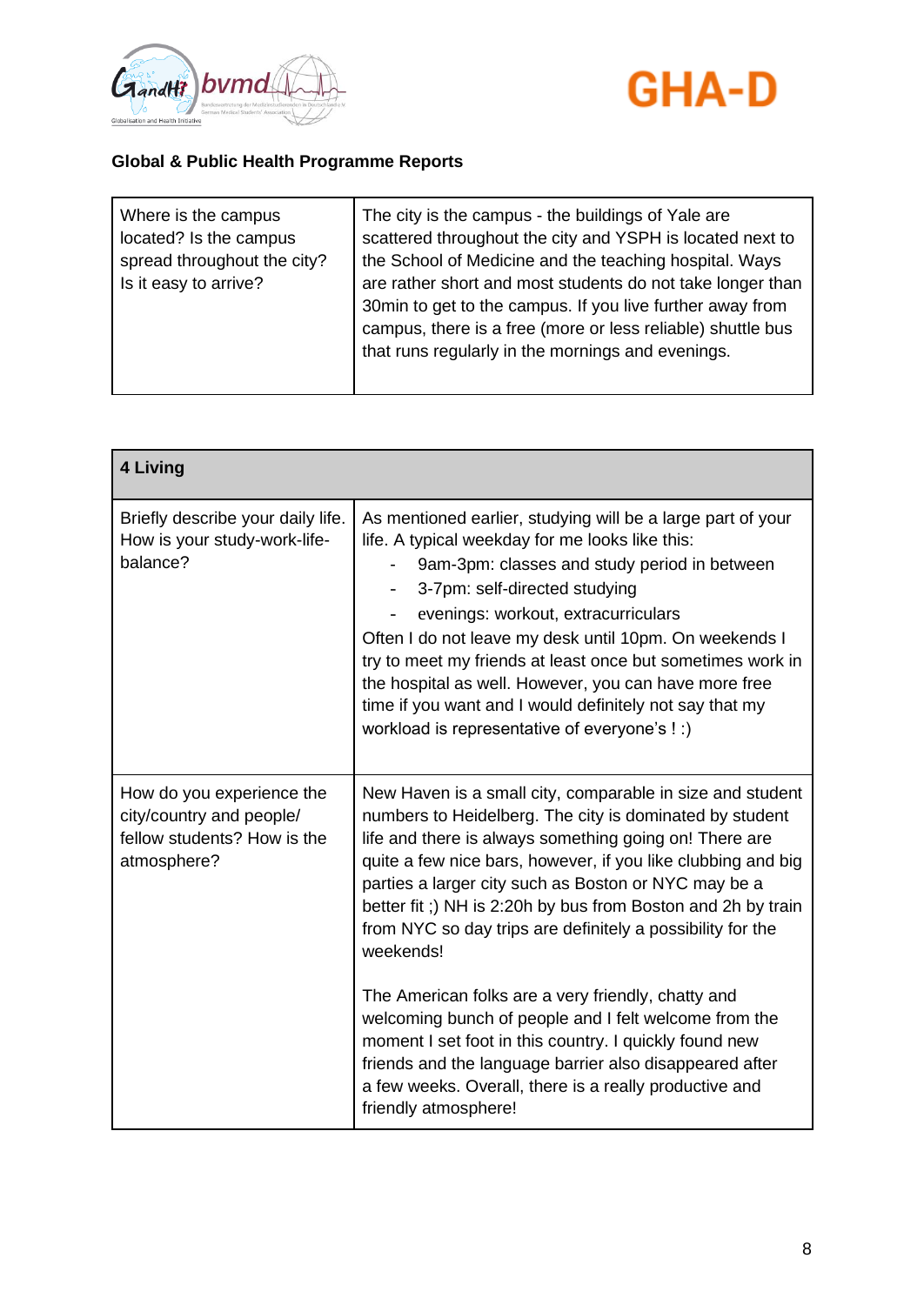



| What did you learn for<br>yourself personally and<br>culturally?<br>[e.g. an event / situation<br>which was eye-opening /<br>insightful / enlightening]                                                                                                        | I could defo not narrow it down to a single situation, I<br>think it is more of a learning process, both personally and<br>culturally! I think personally I really learned that<br>sometimes it is simply not worth giving a f**** (sorry for<br>the language!). Before coming to Yale I used to be really<br>perfectionist and tended to strive for top grades and<br>recognition by others. Since I arrived here I really came<br>to appreciate that there are so many bright and capable<br>people out there that it's perfectly fine not to be the best<br>at everything you do. Yale offers you so many<br>opportunities that it's nearly impossible not to find sth that<br>suits you!<br>Culturally I didn't really have the impression that<br>Americans are that different from us (which may be due<br>to Yale being a bit of an academic bubble and not really<br>representative of the average American) apart from a few<br>minor things. Yale is very international and you'll meet<br>people from entirely different backgrounds and cultures.<br>One thing this has definitely taught me is to be culturally<br>sensitive and to communicate well with others to avoid<br>misunderstandings. |
|----------------------------------------------------------------------------------------------------------------------------------------------------------------------------------------------------------------------------------------------------------------|--------------------------------------------------------------------------------------------------------------------------------------------------------------------------------------------------------------------------------------------------------------------------------------------------------------------------------------------------------------------------------------------------------------------------------------------------------------------------------------------------------------------------------------------------------------------------------------------------------------------------------------------------------------------------------------------------------------------------------------------------------------------------------------------------------------------------------------------------------------------------------------------------------------------------------------------------------------------------------------------------------------------------------------------------------------------------------------------------------------------------------------------------------------------------------------------------------------|
| Do you have any tips for<br>leisure activities?<br>What does someone<br>have to see?<br>Are there college sports<br>at university?<br>Are there any student<br>events to connect (e.g.<br>coffee break, etc.)?<br>Are there any (regional)<br>cultural events? | Yes, there are plenty of college sports, both professional<br>(varsity) and for fun (intramurals). Yale has the largest<br>indoor gym in the US and offers all sports you may<br>wanna try! Workout fans won't be disappointed!<br>NH has some nice parks and the surrounding landscape<br>is really beautiful if you are into hiking! As I mentioned<br>earlier, NYC and Boston aren't far either! There are plenty<br>of student events, there is a society/club for almost<br>everything. Just go and check it out on the website! Yale<br>is all about networking and it is encouraged to get in<br>touch with others for both academic, professional and<br>personal reasons.                                                                                                                                                                                                                                                                                                                                                                                                                                                                                                                           |
| What do you have to consider<br>about public transport? What<br>is important? What is<br>different?<br>Most used<br>transportation?                                                                                                                            | Yale has a free campus shuttle bus that serves all areas<br>on campus and the neighborhoods most students live in.<br>It runs regularly in the mornings and evenings but<br>coverage is a bit spotty in the afternoons. There is an<br>app that allows you to track the shuttle, however there is<br>no fixed schedule with times which is a bit annoying. Do                                                                                                                                                                                                                                                                                                                                                                                                                                                                                                                                                                                                                                                                                                                                                                                                                                                |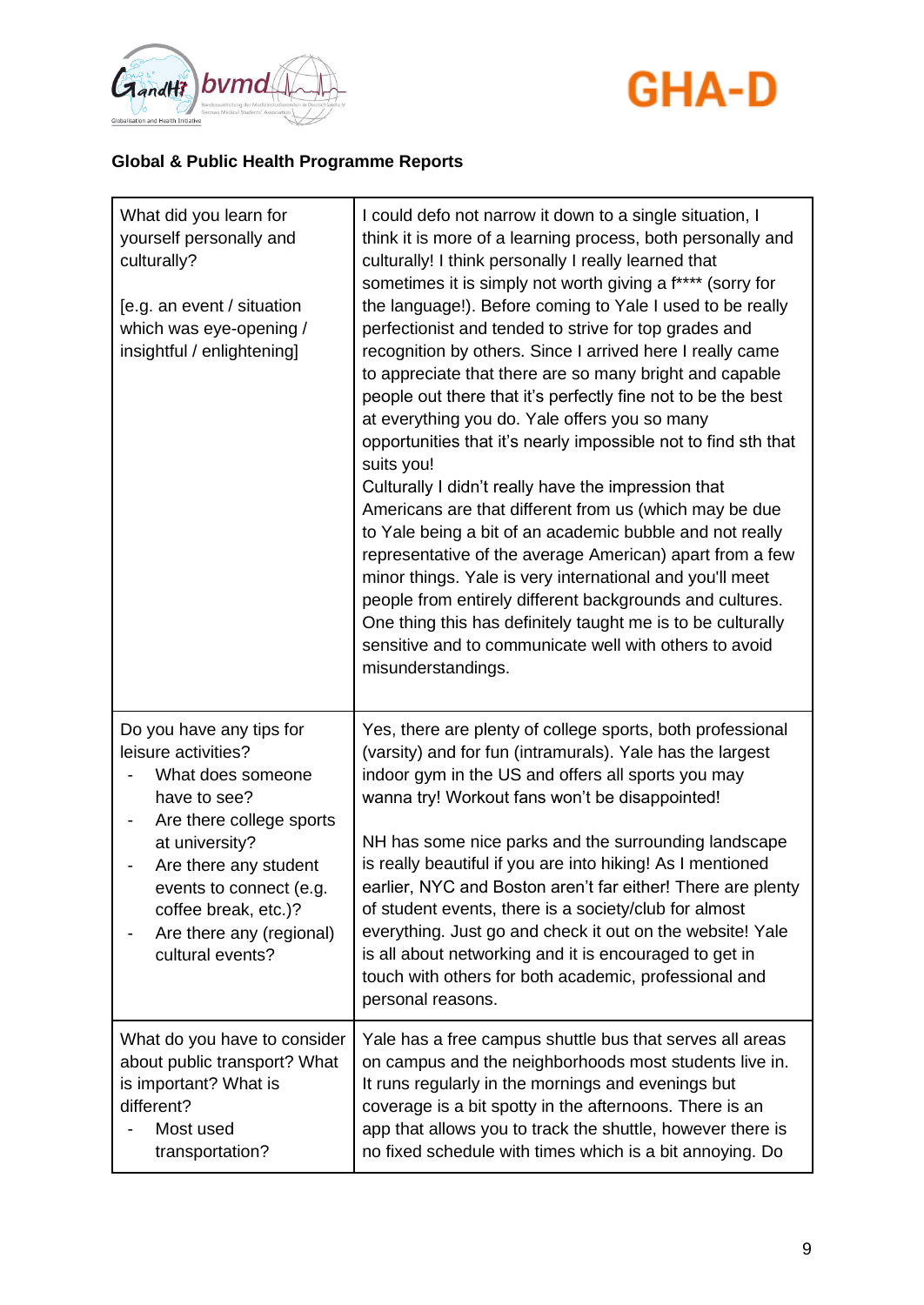



| Are there semester/<br>student tickets?                                                                                                                                              | not expect the same public transport standards as in<br>Europe, I really came to appreciate good public transport<br>here. Trains and long-distance coaches connect New<br>Haven to NYC, Boston and other cities. Trains are<br>expensive but buses are relatively affordable. |
|--------------------------------------------------------------------------------------------------------------------------------------------------------------------------------------|--------------------------------------------------------------------------------------------------------------------------------------------------------------------------------------------------------------------------------------------------------------------------------|
| What do you need (not) to<br>pack/prepare?<br>What is life-saving in the<br>host city/ country?<br>What do you regret (not)<br>bringing?<br>Do you have any tips for<br>preparation? | I think I covered most of this in other answers.                                                                                                                                                                                                                               |

| <b>5 Reflection</b>                                                                                                                                                             |                                                                                                                                                                                                                                                                                                                                                                                                                                                                                                                                                                                                                                                                                                                                                                                                                                                                                                                                                                                                            |
|---------------------------------------------------------------------------------------------------------------------------------------------------------------------------------|------------------------------------------------------------------------------------------------------------------------------------------------------------------------------------------------------------------------------------------------------------------------------------------------------------------------------------------------------------------------------------------------------------------------------------------------------------------------------------------------------------------------------------------------------------------------------------------------------------------------------------------------------------------------------------------------------------------------------------------------------------------------------------------------------------------------------------------------------------------------------------------------------------------------------------------------------------------------------------------------------------|
| What is your personal<br>experience about your study<br>programme? Would you<br>recommend the study<br>programme?<br>What did you especially<br>like?<br>What did you not like? | Yes, I would definitely recommend both Yale as a<br>university (especially YSPH) and my department to<br>everyone who is passionate about driving change in<br>the public health field, ready to work hard and wants to<br>be surrounded by capable, bright people.<br>I think I already covered what I like about this program,<br>however there are a few things that can be criticized:<br>1. Finance: studying in the US is expensive and you will<br>need to plan ahead. I often get frustrated by the high<br>food prices and the lack of healthy food affordable to<br>students. I do not think Yale does enough to address this<br>and although it may sound like a small problem, it will<br>affect you every day (a girl needs to eat! : D)<br>2. Public transport: the Yale shuttle is unreliable and does<br>not run often enough. It would be an easy fix but there<br>does not seem to be a lot of change, so I would definitely<br>recommend getting an apartment that is closer to campus! |
| How did you experience the<br>organisation and support at<br>your university?                                                                                                   | One word: EXCELLENT! I mentioned the quick response<br>time, the personal academic supervisor and the truckload<br>of faculty and mental health support earlier. Compared to<br>German universities this really feels a bit like paradise;)                                                                                                                                                                                                                                                                                                                                                                                                                                                                                                                                                                                                                                                                                                                                                                |